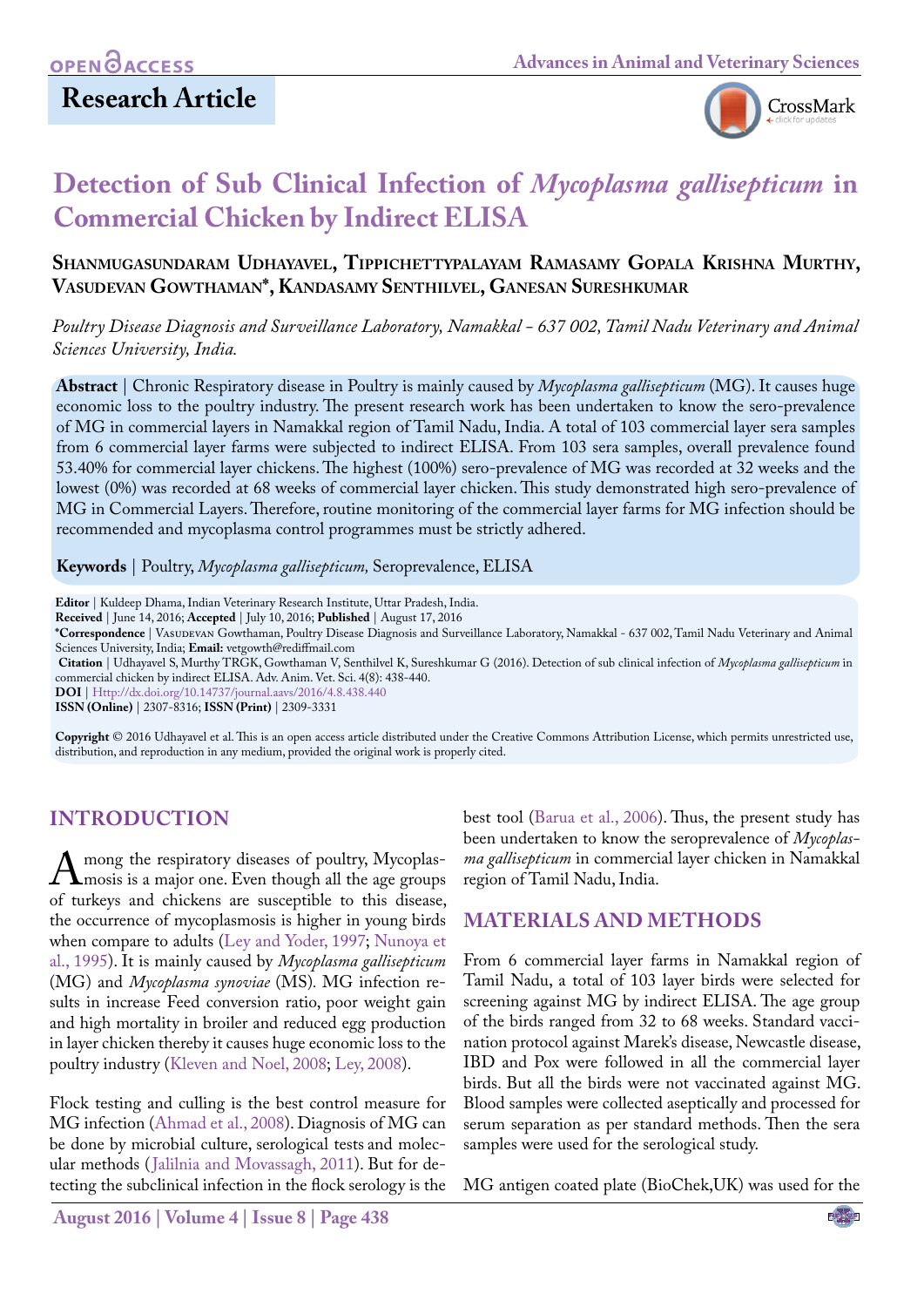# **OPEN**OACCESS

detection of antibody by indirect ELISA test. As per the manufacturer instruction the ELISA test has been carried out and the S/P ratio was calculated. If the S/P ratio is ≤0.5 the sample is considered as negative and S/P ratio of >0.5 considered as positive i.e. vaccination or infection with MG.

### **RESULTS AND DISCUSION**

The results of the sero-prevalence of MG in commercial layers are given in [Table 1.](#page-1-6) The highest (100%) sero-prevalence of MG was recorded at 32 weeks and the lowest (0%) was recorded at 68 weeks of commercial layer chicken. And overall seroprevalence of MG found 53.40% for commercial layer chickens.

#### <span id="page-1-6"></span>**Table 1:** Sero-prevalence of MG antibody in commercial layer chicken by indirect ELISA

|                |    | Farms Age No. of sera No. of +ve Positive Overall<br>(weeks) tested | samples | %     | prevalence |
|----------------|----|---------------------------------------------------------------------|---------|-------|------------|
| L1             | 35 | 13                                                                  | 12      | 92.31 | 53.40%     |
| L <sub>2</sub> | 43 | 16                                                                  | 14      | 87.50 |            |
| L <sub>3</sub> | 50 | 29                                                                  | 14      | 48.27 |            |
| IA             | 32 | 13                                                                  | 13      | 100   |            |
| L <sub>5</sub> | 62 | 16                                                                  | 2       | 12.5  |            |
|                | 68 | 16                                                                  |         |       |            |

Previous surveys from France, Italy, Egypt and Jordan reported varying prevalence of 84%, 31%, 60% and 73.5% of MG by indirect ELISA respectively in commercial layers ([Kempf et al., 1997](#page-1-7); [Mary et al., 1991](#page-2-1)[; Osman et al., 2009;](#page-2-2) [Saad and Dirgham, 2008](#page-2-3)). Another survey in commercial layer chickens of Poland revealed 65.2% sero-positivity of MG antibodies ([Alina et al., 2000\)](#page-1-8).In Bangladesh, 45.1% sero-prevalence of MG was found in layer chickens [\(Hos](#page-1-9)[sain et al., 2010\)](#page-1-9). These above findings are concurrence with the present study and our results are very close in accordance with another finding obtained in India with a positivity rate of 54.4% ([Reddy, 2014](#page-2-4)).

Regarding age-wise analysis, 100% prevalence of MG infection was seen in 32 weeks age group followed by 92.31% in 35 weeks layer chickens. In 68 weeks old layer chickens, the lowest sero-prevalence of 0% was found. It revealed that when the age increased the prevalence of MG infection has been decreased. Similar kinds of reports were obtained in Pakistan and Bangladesh [\(Ahmad et al., 2008;](#page-1-3) [Hossain et al., 2010](#page-1-9); [Sarkar et al., 2005](#page-2-5)).

This denotes that the prevalence of *Mycoplasma gallisepticum* in commercial layers decreased with increasing age. Highest sero-prevalence in the younger age group, maybe due to laying stress of the birds which might made the

**August 2016 | Volume 4 | Issue 8 | Page 439**

**Advances in Animal and Veterinary Sciences**

birds more prone to subclinical MG infections , and lowest rate of prevalence maybe due to treatment that were used in flocks. The adult birds were treated prophylactically with antimycoplasmal drugs in the feed and drinking water. So the chances of mycoplasmal infection have been reduced, there by the prevalence of MG has been decreased in adult birds. In consequence, *M. gallisepticum* is prevalent in India. Therefore, routine monitoring of the commercial layer farms for MG infection should be recommended. In future studies on the current topic are therefore recommended.

### **ACKNOWLEDGMENT**

The authors acknowledge the help of Director, Centre for Animal Health Studies, TANUVAS, Chennai, India.

#### **CONFLICT OF INTEREST**

There exists no conflict of interest

### **AUTHORS' CONTRIBUTION**

All authors contributed equally.

#### **REFERENCES**

- <span id="page-1-3"></span>•Ahmad A, Rabbani M, Yaqoob T, Ahmad A, Shabbir MZ, Akhtar F ( 2008). Status of IgG antibodies against *Mycoplasma gallisepticum* in non-vaccinated commercial poultry Breeder flocks. J. Anim. Plant Sci. 18: 61-63.
- <span id="page-1-8"></span>•Alina W, Michaland M, Julita W (2000). Infections with gallisepticum/synoviae examination. Med. Weter. 56(4): 240-244.
- <span id="page-1-5"></span>•Barua SR, Prodhan AM, Islam A, Chowdhury S (2006).Study on *Mycoplasma gallisepticum* in chickens in selected areas of Bangladesh*.* Bangl. J. Vet. Med*.* 4(2): 141-142.
- <span id="page-1-9"></span>•Hossain KMM, Hossain MT, Yamato I (2010). Seroprevalence of *Salmonella* and *Mycoplasma gallisepticum*  infection in Chickens in Rajshahi and surrounding districts of Bangladesh. Int. J. Biol. 2(2): 74-80. [http://dx.doi.](http://dx.doi.org/10.5539/ijb.v2n2p74) [org/10.5539/ijb.v2n2p74](http://dx.doi.org/10.5539/ijb.v2n2p74)
- <span id="page-1-4"></span>•Jalilnia M, Movassagh MH (2011). A study on causes of poultry carcasses condemnation in East Azerbaijan province (North West of Iran) poultry slaughterhouse*.* Annals Biologic. Res. 2(4): 343-347.
- <span id="page-1-7"></span>•Kempf I, Gesbertand F, Guittet M (1997). Experimental infection of chickens with an atypical *Mycoplasma gallisepticum*strain: Comparison of diagnostic methods. Res. Vet. Sci*.* 63(3): 211-213. [http://dx.doi.org/10.1016/S0034-](http://dx.doi.org/10.1016/S0034-5288(97)90022-9) [5288\(97\)90022-9](http://dx.doi.org/10.1016/S0034-5288(97)90022-9)
- <span id="page-1-1"></span>•Kleven SH, Noel NF (2008). *Mycoplasma synoviae* infection. In: Diseases of poultry, Iowa State University Press. USA. Pp. 845-856.
- <span id="page-1-2"></span>•Ley DH (2008). *Mycoplasma gallisepticum* infection. In: Diseases of poultry, Iowa State University Press. USA. Pp. 805-833.
- <span id="page-1-0"></span>•Ley DH, Yoder Jr HW (1997). *Mycoplasma gallisepticum*  infection. In: Disease of Poultry, Iowa state University Press, USA. Pp: 194-207.